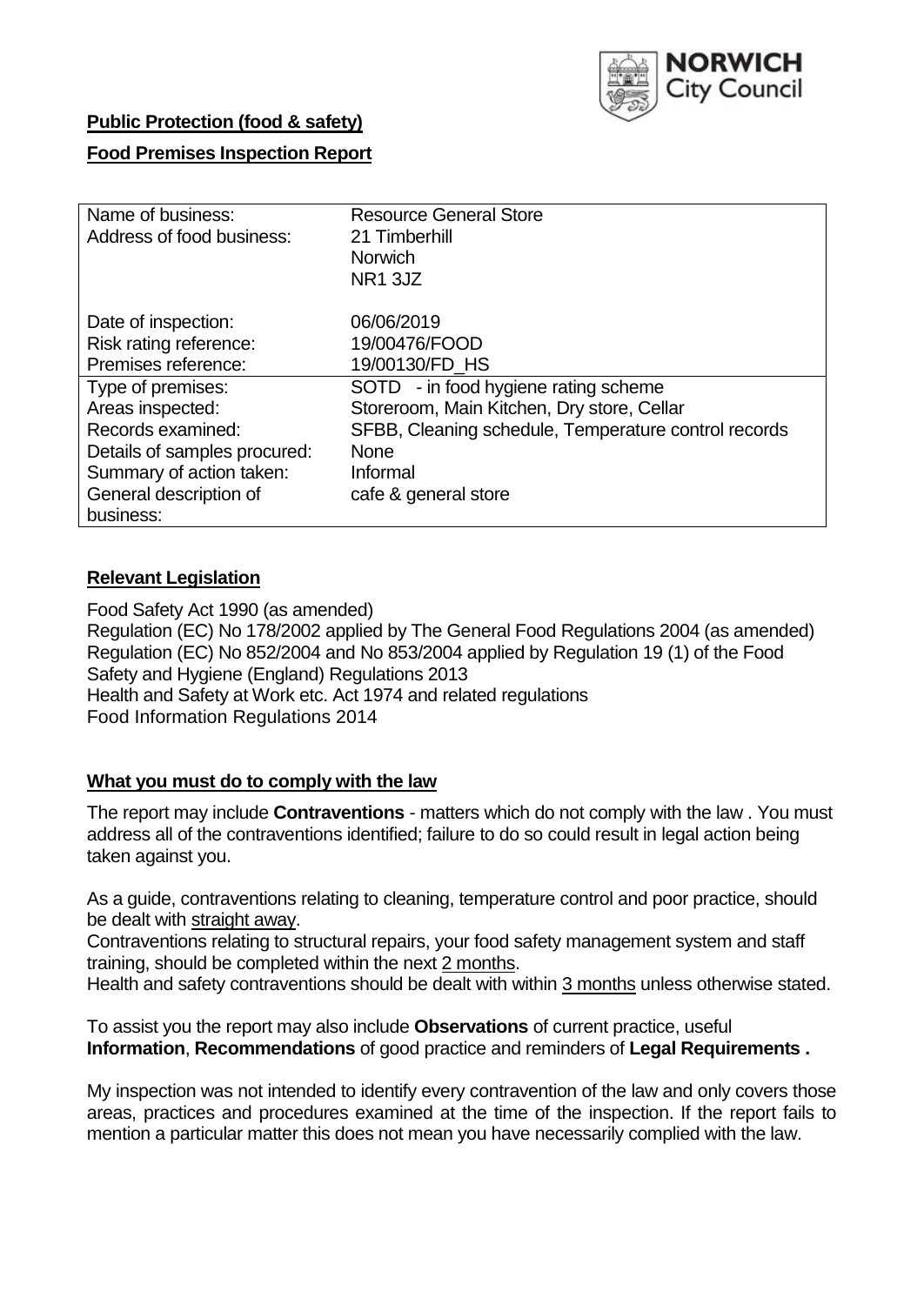# **FOOD SAFETY**

### **How we calculate your Food Hygiene Rating:**

The food safety section has been divided into the three areas which you are scored against for the hygiene rating: 1. food hygiene and safety procedures, 2. structural requirements and 3. confidence in management/control procedures. Each section begins with a summary of what was observed and the score you have been given. Details of how these scores combine to produce your overall food hygiene rating are shown in the table.

| <b>Compliance Area</b>                     |          |    |           | <b>You Score</b> |                |    |           |    |          |  |  |
|--------------------------------------------|----------|----|-----------|------------------|----------------|----|-----------|----|----------|--|--|
| Food Hygiene and Safety                    |          |    |           | $\Omega$         | 5              | 10 | 15        | 20 | 25       |  |  |
| <b>Structure and Cleaning</b>              |          |    |           | $\Omega$         | 5              | 10 | 15        | 20 | 25       |  |  |
| Confidence in management & control systems |          |    |           | $\Omega$         | 5              | 10 | 15        | 20 | 30       |  |  |
|                                            |          |    |           |                  |                |    |           |    |          |  |  |
| <b>Your Total score</b>                    | $0 - 15$ | 20 | $25 - 30$ |                  | $35 - 40$      |    | $45 - 50$ |    | > 50     |  |  |
| <b>Your Worst score</b>                    | 5.       | 10 | 10        |                  | 15             |    | 20        |    |          |  |  |
|                                            |          |    |           |                  |                |    |           |    |          |  |  |
| <b>Your Rating is</b>                      | 5        |    |           | 3                | $\overline{2}$ |    |           |    | $\Omega$ |  |  |

Your Food Hygiene Rating is 4 - a good standard



## **1. Food Hygiene and Safety**

Food hygiene standards are high. You demonstrated a very good standard of compliance with legal requirements. You have safe food handling practices and procedures and all the necessary control measures to prevent cross-contamination are in place. Some minor contraventions require your attention. **(Score 5)**

## Hand-washing

**Observation I** was pleased to see handwashing was well managed.

## **2. Structure and Cleaning**

The structure facilities and standard of cleaning and maintenance are all of a good standard and only minor repairs and/or improvements are required. Pest control and waste disposal provisions are adequate. The minor contraventions require your attention. **(Score 5)**

## Cleaning of Structure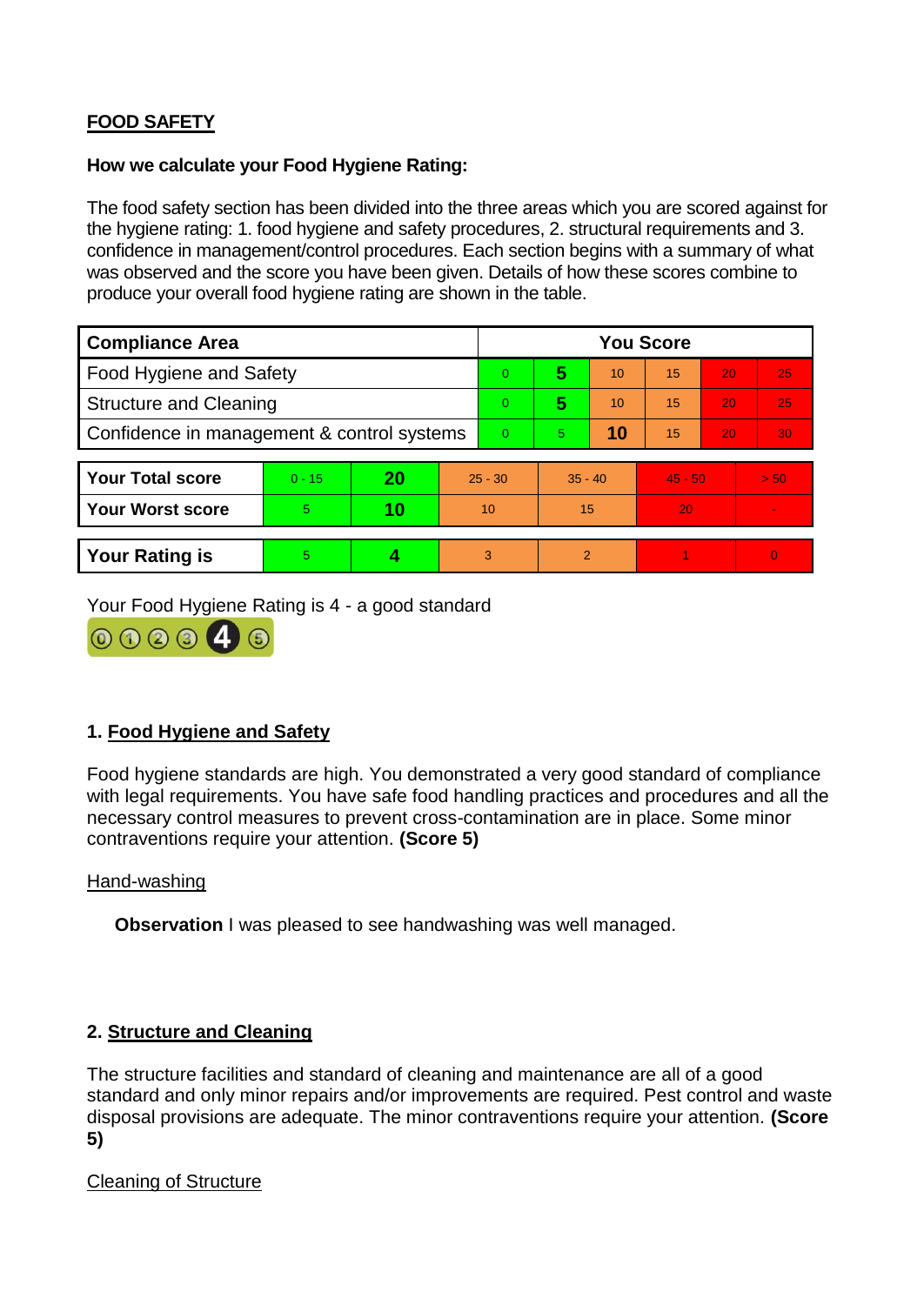**Contravention** The following items were dirty and require more frequent and thorough cleaning:

- behind and under equipment (oven)
- mastic joints behind sinks
- your freezer was dirty and poorly maintained in the cellar. However you informed me you will move the food to a better located freezer.
- shelving underneath equipment sink

**Contravention** The following items could not be effectively cleaned and must be covered or made non-absorbent:

MDF or chipboard shelves and untreated wooden shelf joists

### **Maintenance**

**Contravention** The following had not been suitably maintained and must be repaired or replaced:

wall surfaces in upstairs storeroom

#### Facilities and Structural provision

**Observation** I was pleased to see the premises had been well maintained and that adequate facilities had been provided.

### **3. Confidence in Management**

There are generally satisfactory food safety controls in place although there is evidence of some non-compliance with the law. All the significant food hazards are understood and controls are in place. You are progressing towards a written food safety management system. The contraventions require your attention; although not critical to food safety they may become so if not addressed. **(Score 10)**

### Food Hazard Identification and Control

**Contravention** The following SAFE METHODS are not yet filled out in your Safer Food Better Business pack:

- Cross-contamination
- Cleaning
- Chilling
- Cooking

### **Proving Your Arrangements are Working Well**